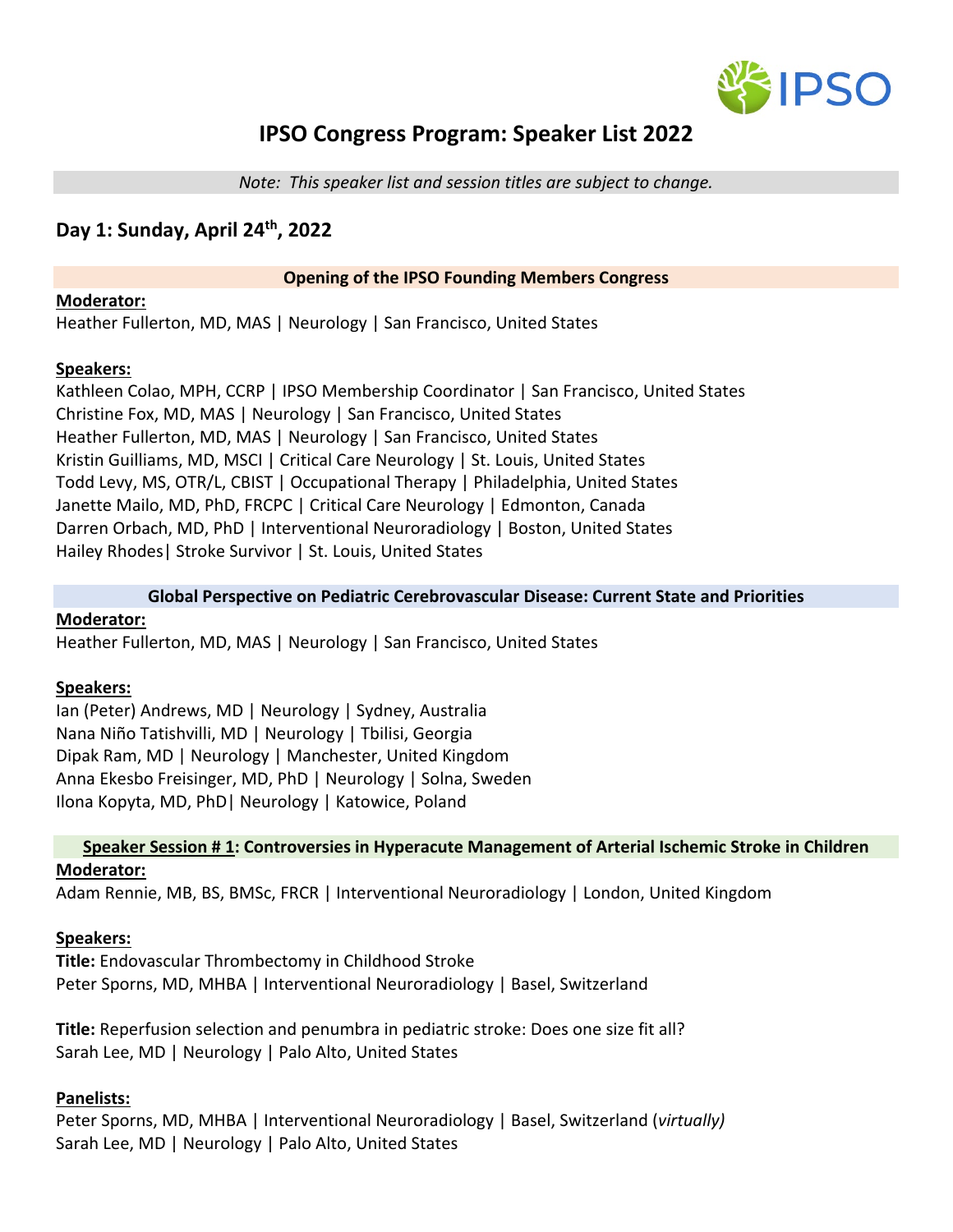

Flavio Requejo, MD | Interventional Neuroradiology | Buenos Aires, Argentina Merelijne Verschoof, MD | Neurology | Gravenhage, Netherlands

#### **Oral Abstracts Session #1**

#### **Moderator:**

Heather Fullerton, MD, MAS | Neurology | San Francisco, United States

# **Speakers:**

**Title:** Cognitive Outcomes and Predictors in Young Children with Presumed vs. Acute Perinatal Stroke Christine Mrakotsky, PhD | Neuropsychology | Boston, United States

**Title:** Fetal Intraparenchymal Hemorrhage: Imaging, Etiology, and Neurodevelopmental Outcomes Rachel Vassar, MD | Neurology| San Francisco, United States

**Title:** Executive functioning, ADHD and resting state functional connectivity in children with perinatal stroke Helen Carlson, PhD, BS | Scientist | Calgary, Canada

**Title:** TNF-blockade for primary stroke prevention in ADA2 deficiency Ariane Soldatos, MD, MPH | Neurology | Baltimore, United States

**Title:** Vertebral artery anatomical variants- A predisposing risk factor for dissection Michael Dowling, MD | Neurology | Dallas, United States

# **Speaker Session # 2: Hemorrhagic Stroke in Childhood: News and Views in Managing Cerebral Vascular Malformations**

# **Moderator:**

Mesha Martinez, MD | Interventional Neuroradiology | Indianapolis, United States

# **Speakers:**

**Title:** Treatment of unruptured Brain AVMs: Criteria and Modalities: Views from a neuro-interventionalist Grégoire Boulouis, MD, PhD | Interventional Neuroradiology | Paris, France

**Title:** Treatment of unruptured Brain AVMs: Criteria and Modalities: Views from a neurosurgeon Ethan Winkler, MD, PhD | Neurosurgeon | Phoenix, United States

**Title:** Pediatric Cavernous Malformations Edward Smith, MD | Neurosurgeon | Boston, United States

**Title:** Selecting Patients for Vein of Galen Malformation Treatment Lucas Elijovich, MD, FAHA | Interventional Neuroradiology | Memphis, United States

# **Panelists:**

Grégoire Boulouis, MD, PhD | Interventional Neuroradiology | Paris, France Edward Smith, MD | Neurosurgeon | Boston, United States Lucas Elijovich, MD, FAHA | Interventional Neuroradiology | Memphis, United States (*virtually)* Christine Fox, MD, MAS | Neurology | San Francisco, United States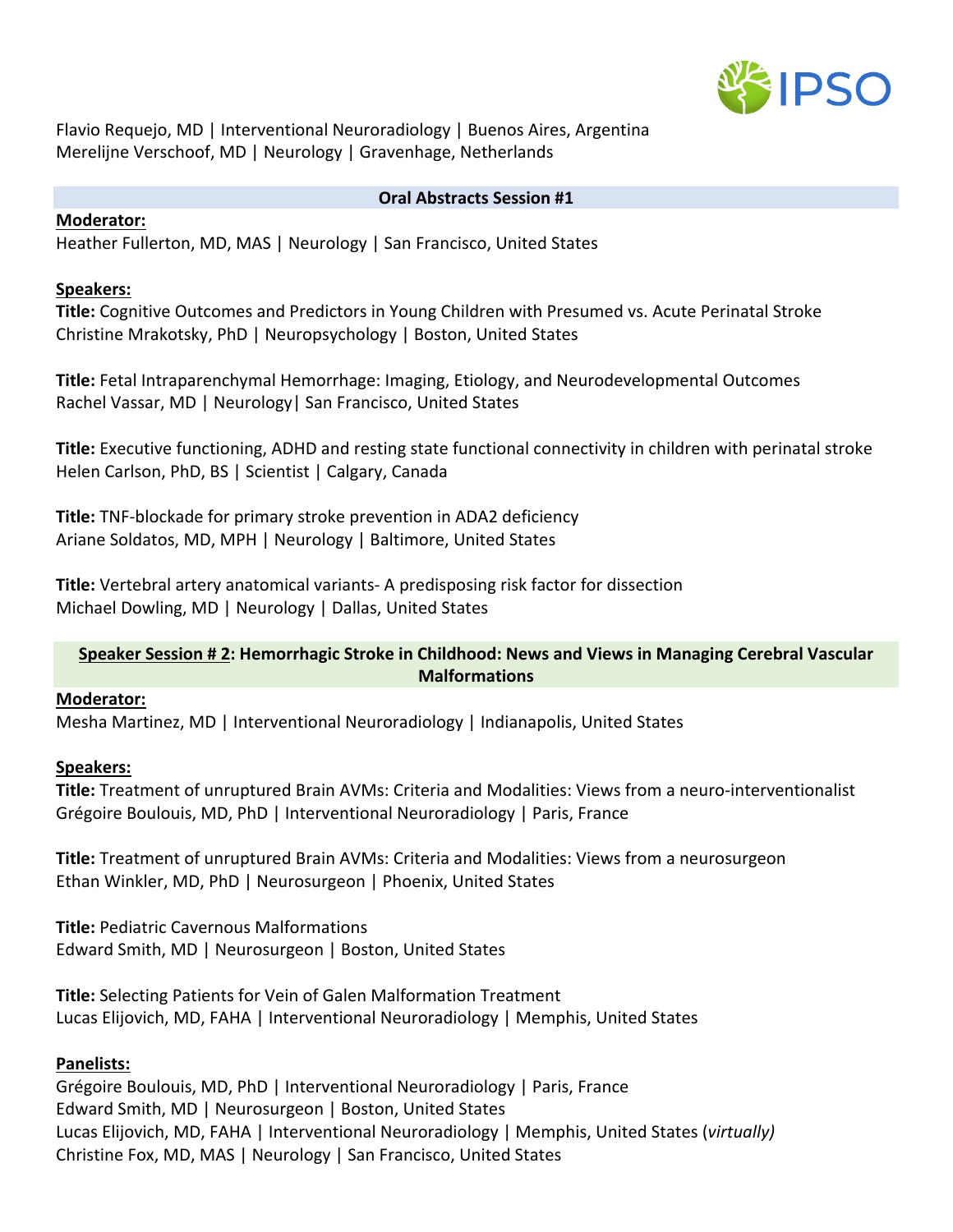

# **Day 2: Monday, April 25th, 2022**

#### **Speaker Session # 3: Cerebrovascular Disease in Sickle Cell Anemia: Challenges & Controversies**

#### **Moderator:**

Fenella Kirkham, MD |Neurology | London, United Kingdom

### **Speakers:**

**Title:** Best Practices for Managing acute Arterial Ischemic Stroke in Sickle Cell Anemia Lori Jordan, MD, PhD | Neurology | Nashville, United States

**Title:** Challenges and Implications for Cerebrovascular Disease Management with Allogeneic Transplant for Sickle Cell Anemia Courtney Fitzhugh, MD | Hematology | Bethesda, United States

**Title:** Clinical Trials for Neurological Complications in Sickle Cell Disease- A Private Industry Perspective Kim Smith-Whitley, MD | Hematology | Philadelphia, United States

**Title:** Priorities and Opportunities for Sickle Cell Anemia from a Kenyan Perspective Samuel Gwer, MBChB, MRCPCH, PhD | Neurology | Nairobi, Kenya

## **Panelists:**

Lori Jordan, MD, PhD | Neurology | Nashville, United States Kim Smith-Whitley, MD | Hematology | Philadelphia, United States (*virtually)* Samuel Gwer, MBChB, MRCPCH, PhD | Neurology | Nairobi, Kenya (*virtually)* Michael Dowling, MD | Neurology | Dallas, United States Kristin Guilliams, MD, MSCI | Critical Care Neurology | St. Louis, United States

#### **Research Collaborations**

**Moderator:**  Rebecca Ichord, MD | Neurology | Philadelphia, United States

#### **Speakers:**

Noma Dlamini, MD, M.Sc., PhD | Neurology | Toronto, Canada Christine Fox, MD, MAS | Neurology | San Francisco, United States Heather Fullerton, MD, MAS | Neurology | San Francisco, United States Kristin Guilliams, MD, MSCI | Critical Care Neurology | St. Louis, United States Manoëlle Kossorotoff, MD, PhD | Neurology | Paris, France Laura Lehman, MD | Neurology | Boston, United States Maja Steilin, MD | Neurology | Bern, Switzerland

## **Speaker Session # 4: Genetics of Pediatric Cerebrovascular Disease: Molecular Mechanisms to Clinical Trials Moderator:**

Rebecca Ichord, MD | Neurology | Philadelphia, United States

# **Speakers:**

**Title:** Diagnosis and Treatment of Aicardi Goutières Syndrome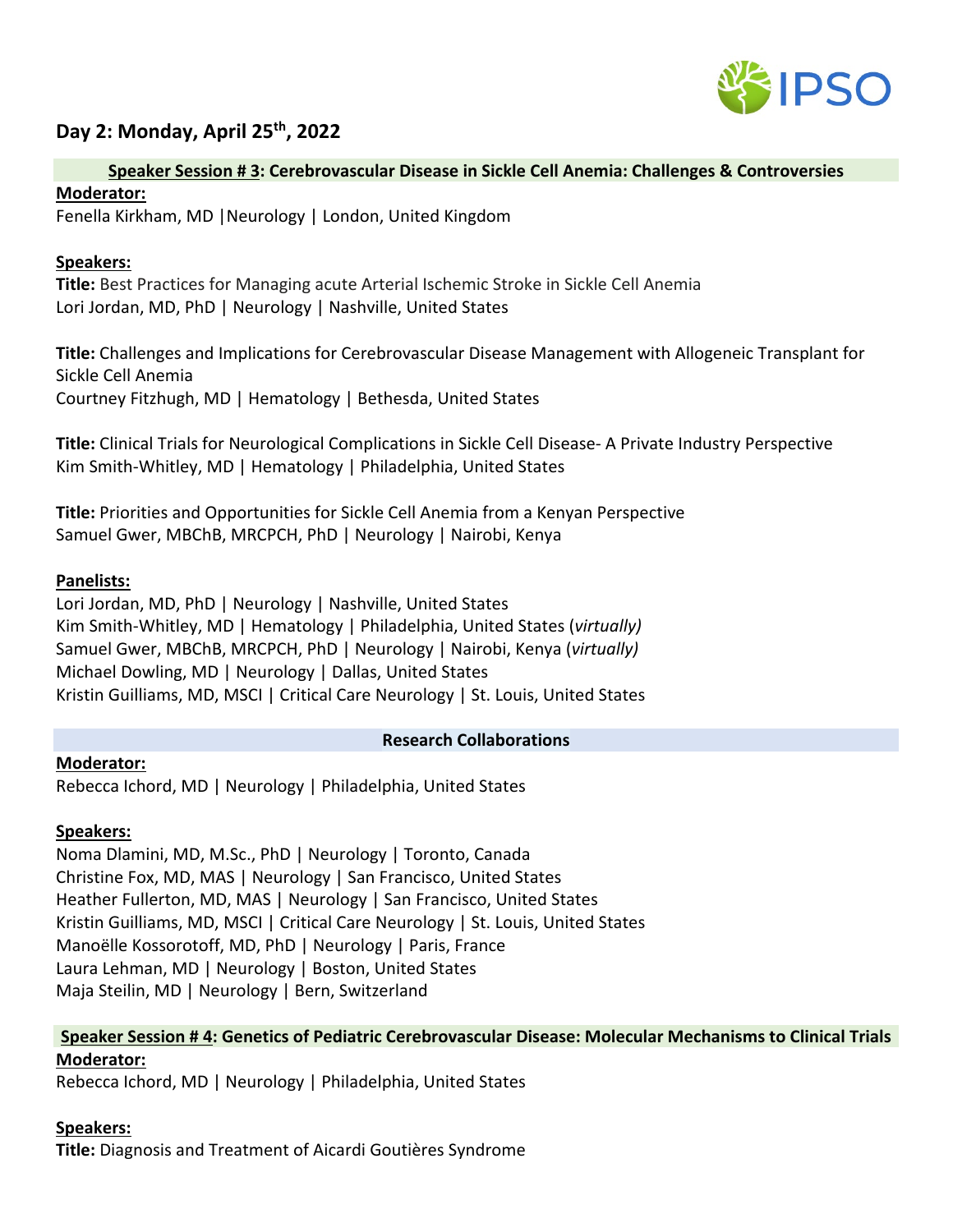

Adeline Vanderver, MD | Neurology | Philadelphia, United States

**Title:** Deficiency of Adenosine Deaminase 2 (DADA2) Femke Klouwer, MD, PhD | Neurology | Amsterdam, Netherlands

**Title:** Genetics of Brain AVMs Helen Kim, PhD, MPH | Epidemiology | San Francisco, United States

#### **Panelists:**

Adeline Vanderver, MD | Neurology | Philadelphia, United States (*virtually)* Femke Klouwer, MD, PhD | Neurology | Amsterdam, Netherlands Helen Kim, PhD, MPH | Epidemiology | San Francisco, United States Ariane Soldatos, MD, MPH | Neurology | Baltimore, United States

#### **Speaker Session # 5: Neurocritical Care and Stroke in Congenital Heart Disease**

**Moderator:** Ilona Kopyta, MD, PhD | Neurology | Katowice, Poland & Elizabeth Mayne, MD, PhD | Critical Care Neurology | Palo Alto, United States

#### **Speakers:**

**Title:** Cardiovascular and Cerebrovascular Physiology of Congenital Heart Disease: Impact on Brain Development and Injury Mike Seed, MBBS, MRCPCH, FRCR | Cardiology | Toronto, Canada

**Title:** Neuroprotection & Acute Stroke Management in the Cardiac Intensive Care Unit Liza Pulcine, MD, MSc, FRCPC, CSCN | Neurology | Toronto, Canada

**Title:** Prevention and Thromboprophylaxis of Acute Stroke in Children with Heart Disease Theresa Giglia, MD, FAHA | Cardiology | Philadelphia, United States

#### **Panelists:**

Mike Seed, MBBS, MRCPCH, FRCR | Cardiology | Toronto, Canada (*virtually)* Theresa Giglia, MD, FAHA | Cardiology | Philadelphia, United States Janette Mailo, MD, PhD, FRCPC | Critical Care Neurology | Edmonton, Canada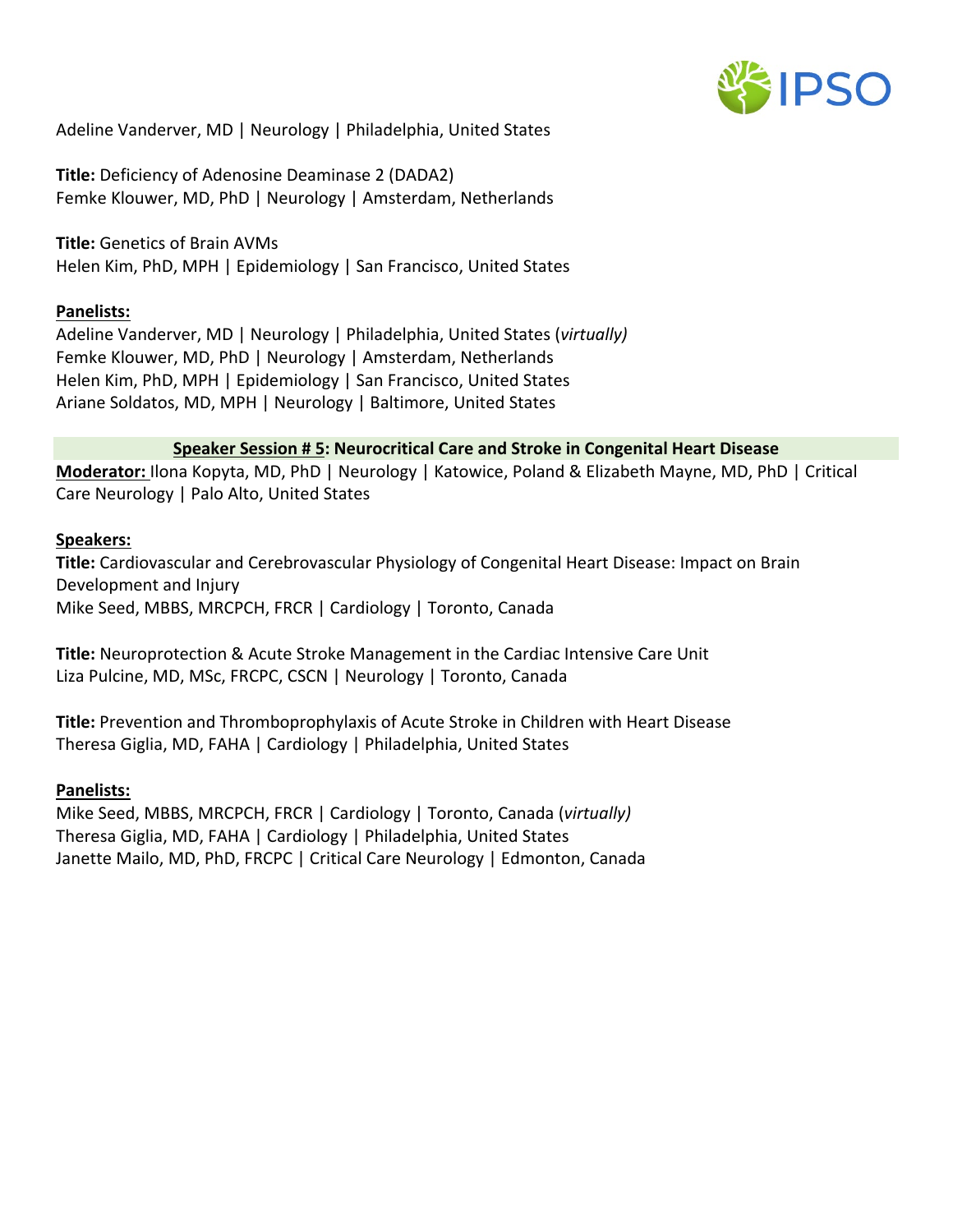

# **Day 3: Tuesday, April 26th, 2022**

# **IPSO and Patient Advocacy: How can IPSO advocate for children with cerebrovascular disease?**

**Moderator:** Lori Jordan, MD, PhD | Neurology | Nashville, United States

### **Speakers:**

Mary Kay Ballasiotes | Patient Advocate | Charlotte, United States

#### **Speaker Session #6: Neuroprotection in neonatal arterial ischemic stroke – from bench to bedside**

**Moderator:** Gabrielle deVeber, MD | Neurology | Toronto, Canada **Speakers: Title:** Neonatal and Pediatric Stroke - not a continuum

Zena Vexler, PhD | Neurobiology | San Francisco, United States

**Title:** Clinical Trials in Neonatal Arterial Ischemic Stroke: from bench to bedside Manon Benders, MD, PhD | Neonatology | Utrecht, Netherlands

**Title:** Stroke in the preterm infant Linda de Vries, MD, PhD | Neonatology | Utrecht, Netherlands

## **Panelists:**

Zena Vexler, PhD | Neurobiology | San Francisco, United States Manon Benders, MD, PhD | Neonatology | Utrecht, Netherlands Linda de Vries, MD, PhD | Neonatology | Utrecht, Netherlands (*virtually)*

#### **Oral Abstracts Session #2**

**Moderator:** Lori Jordan, MD, PhD | Neurology | Nashville, United States

#### **Speakers:**

**Title:** Functional oscillatory activity underlying dystonia and cognitive outcomes following childhood arterial ischemic stroke Prisca Hsu | MSc Candidate |Toronto, Canada

**Title:** Long-term Trajectories of Cerebral Vasculopathy in Children with PHACE Syndrome Moran Hausman- Kedem, MD| Neurology | Tel Aviv, Israel

**Title:** Modifiable Risk Factors for Perioperative Stroke After Moyamoya Revascularization Surgery in a Pediatric Cohort Lisa Sun, MD| Neurology | Baltimore, United States

**Title:** Health Inequity and Time from Stroke Onset to Arrival Trends: A Single-Centre Experience Akshat Pai| MSc. Candidate | Toronto, Canada

**Title:** Perinatal Arterial Ischemic Stroke (PAIS) in term neonates: A diagnostic clinical prediction modelling study

Ratika Srivastava, MD| Neurology | Calgary, United States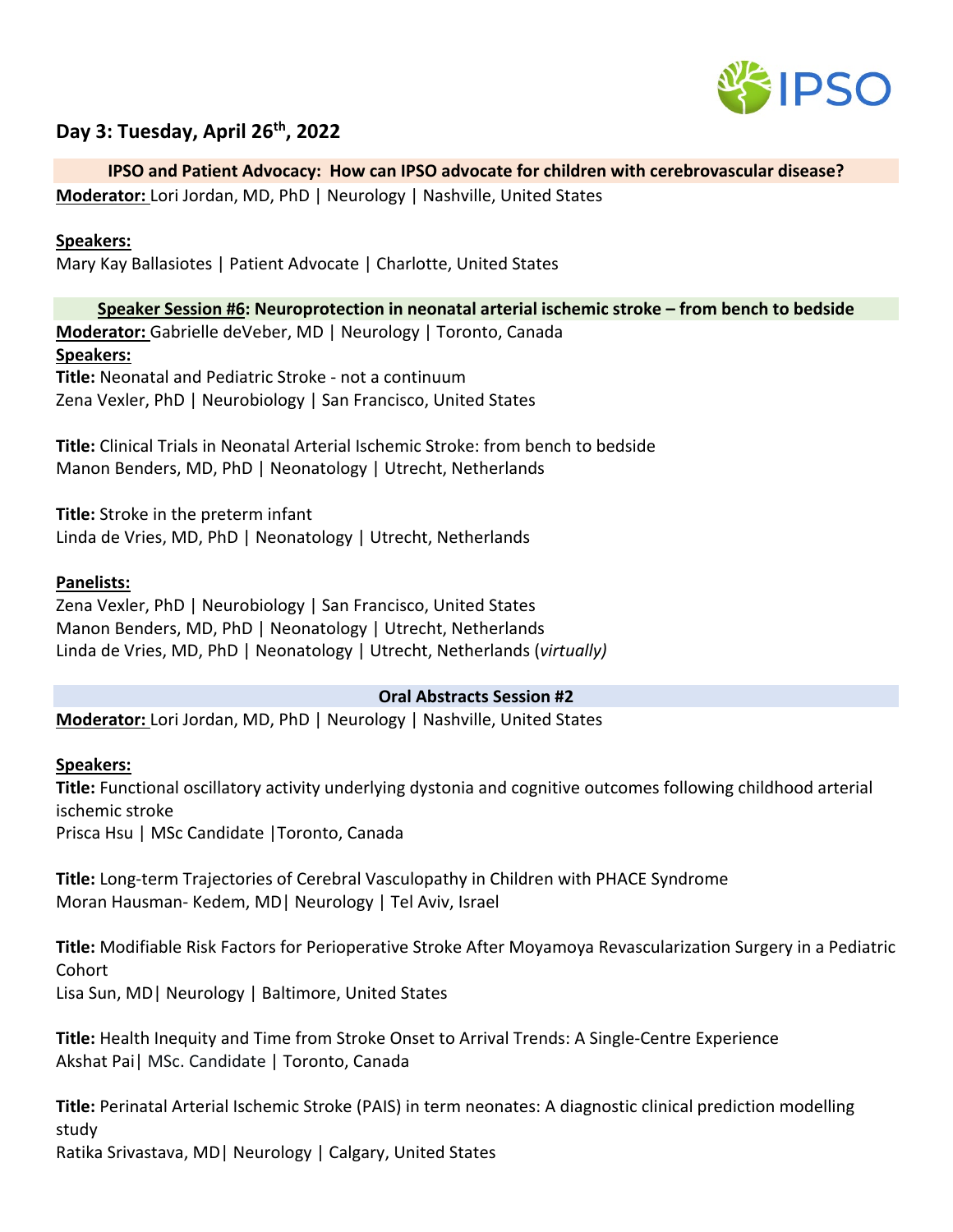

**Title:** Impact of Stroke Volume on Neurological Outcome after Arterial Ischemic Stroke of Childhood Tatia Aprasidze, MD, PhD | Neurology | Tbilisi, Georgia

## **Speaker Session # 7: Manualized vs. individualized "rehabilitation/intervention" – through development and around the globe**

#### **Moderator:**

Christine Mrakotsky, PhD | Neuropsychology | Boston, United States & Sebastian Grunt, MD, PhD | Bern, Switzerland

#### **Speakers:**

**Title:** Physical Rehabilitation: Bridging Protocols with Individual Needs Stacy Suskauer, MD | Physiatry | Baltimore, United States

**Title:** Neuropsychological Rehabilitation in Pediatric Stroke: Cognitive, Behavioral and Social- Emotional **Outcomes** Robyn Westmacott, PhD, C. Psych | Neuropsychology | Toronto, Canada

**Title:** Common Principles of Motor Recovery from Adult and Pediatric Studies Preeti Raghavan, MD | Physiatry | Baltimore, United States

**Title:** Stroke Rehabilitation Services in sub-Saharan Africa Richard Idro, MD | Neurology | Kampala, Uganda

#### **Panelists:**

Stacy Suskauer, MD | Physiatry | Baltimore, United States Robyn Westmacott, PhD, C. Psych | Neuropsychology | Toronto, Canada (*virtually)* Preeti Raghavan, MD | Physiatry | Baltimore, United States (*virtually)* Laura Malone, MD, PhD | Neurology | Baltimore, United States